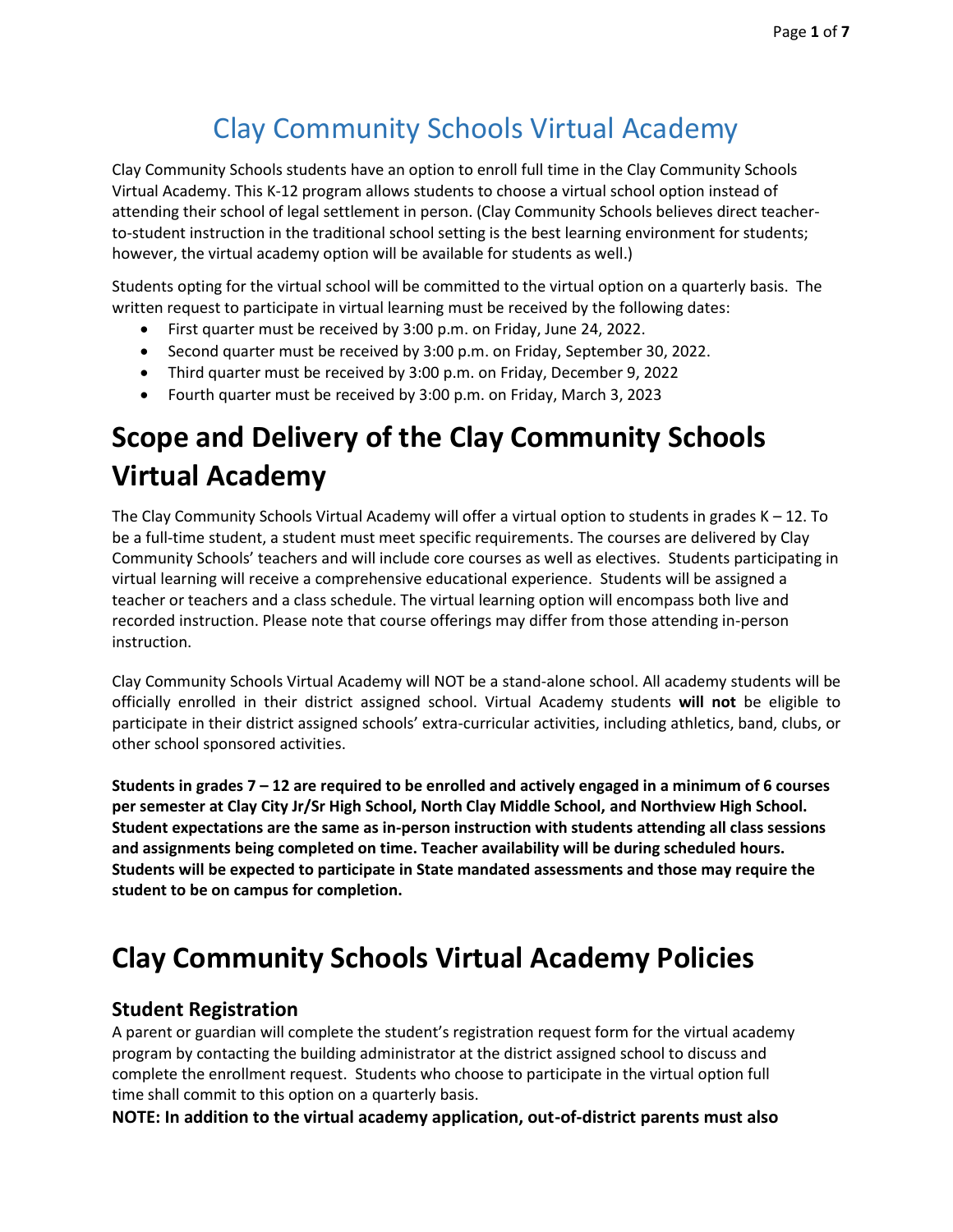#### **register students with the school district.**

#### **Student Device**

Students enrolled in the Clay Community Schools Virtual Academy will be required to have the School District device.

### **Out of District Student Eligibility**

Students wishing to transfer to Clay Community Schools Virtual Academy must meet our existing out of district requirements.

#### **Note: All students must sign a Student Code of Conduct.**

#### **Requirements for State Testing**

**All virtual academy students will be required to take all mandatory tests.** Parents / guardians of students attending the Clay Community Schools Virtual Academy will be provided with all the information the student needs to attend each testing session at the district assigned school site. All data from the students' testing will be included in the data with their assigned school. All virtual academy students must comply with Clay Community Schools Student Testing Guidelines.

#### **Course Length**

Secondary Students will follow the Clay Community Schools semester calendars for completion of a course. **Students in grades 7 – 12 are required to be enrolled and actively engaged in a minimum of 6 courses per semester at Clay City Jr/Sr High School, North Clay Middle School, and Northview High School. Student expectations are the same as in-person instruction with students attending all class sessions, and assignments being completed on time. Teacher availability will be during scheduled hours.** 

Elementary students are given the full school year to complete all required courses.

#### **Withdrawal Policy**

Students have 3 days from the start of each 9-week's grading period to withdraw from the Virtual Academy. If a student intends to withdraw, the parent or guardian should contact the district assigned building principal. **Please note that if the student does not meet minimum requirements at any time throughout the program, the school district administration retains the right to remove such a student from the program and reassign the student to their assigned district brick and mortar school.**

#### **Minimum Requirements**

- 1. The student will attend all class sessions and meetings set up by the individual teachers.
- 2. During live sessions, the student's face must be visible to the teacher.
- 3. The grade 7-12 student will be actively engaged in class and assignments.
- 4. The grade 4-6 student will be actively engaged in class and assignments for at least 4.5 hours per day.
- 5. The grade 3 student will be actively engaged in class and assignments for at least 4 hours per day.
- 6. The grade K-2 student will be actively engaged in class and assignments for at least 3.5 hours per day.
- 7. The student must be on pace or ahead of pace to complete the course.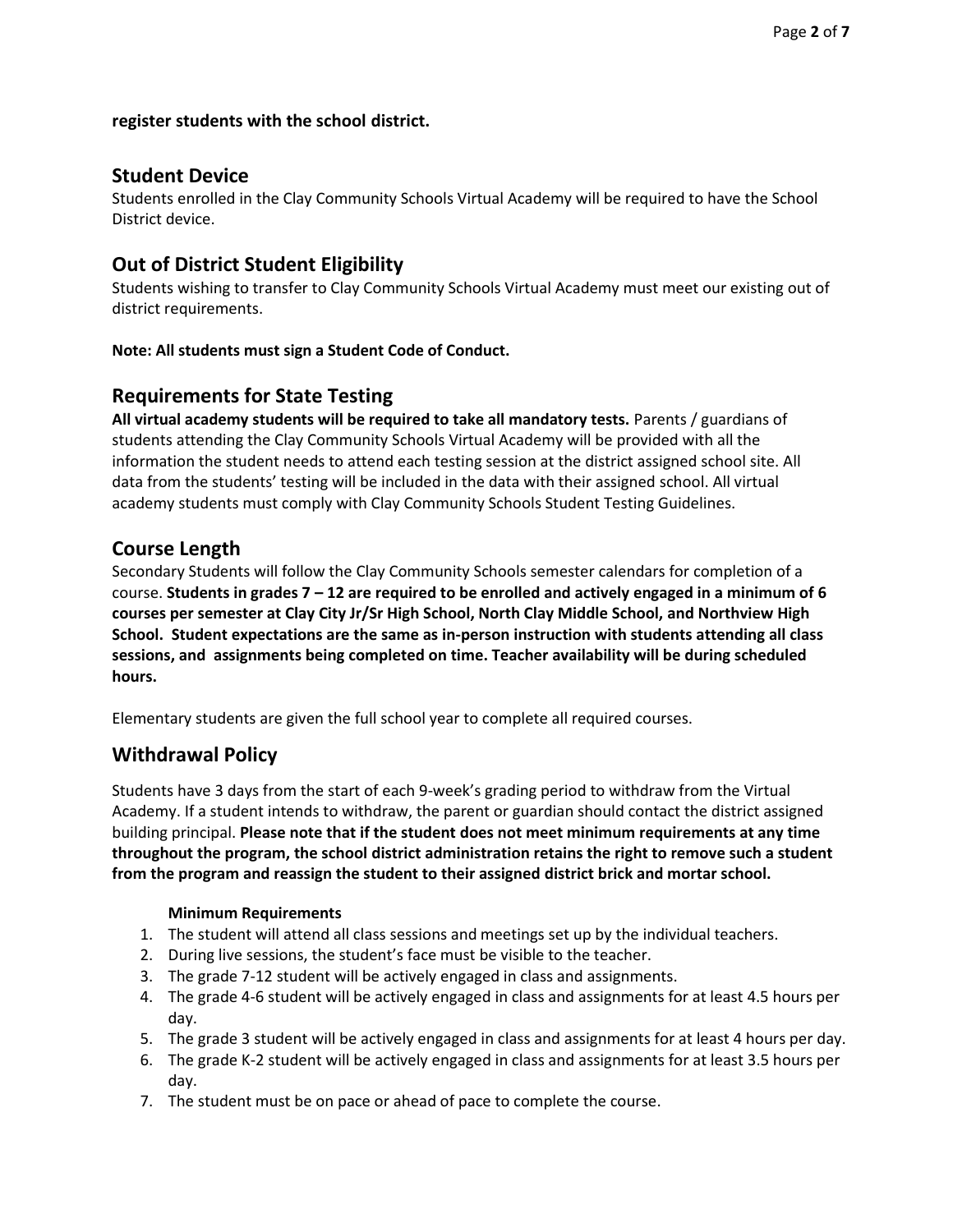#### **Course Content**

Secondary Students: All semester-based courses are one credit. Courses consist of a blend of teacher guided lessons and self-paced and guided instruction that includes tutorials, mastery tests, activities, and discussions. Each course has a required final exam.

Elementary Students: All courses are a school year in length. Courses consist of a blend of self-paced and guided instruction that includes tutorials, mastery tests, and projects.

#### **Attendance**

Students are required to attend all class sessions.

Another important part of attendance is regular communication with online teachers. **Students are expected to respond within 24 hours to any emails** they receive.

**Please note that if the student does not meet the attendance requirements at any time throughout the program, the school district administration retains the right to remove such student from the program and reassign the student to their assigned district brick and mortar school.**

**Required Hours**: Students must login to their teacher's classes every day that Clay Community Schools are in session.

#### **Earning Credit and Grading Policy**

In order to receive credit in a course, students must meet the following requirements:

#### **Secondary**

- 1. The student will need an overall minimum average of 60%.
- 2. Students must take the Semester Exam and complete all assignments to earn credit in the course.

#### **Elementary**

1 The student will need an overall minimum average of 60%.

#### **Grading Scale**

The CCS Virtual Academy grading scale will follow the grading scale of the school the student is enrolled.

#### **Student Advancement and Graduation**

Students must meet all established requirements to advance to the next grade level or to graduate with a Clay Community Schools Diploma (Please see graduation requirements in the Clay Community Schools Handbook).

#### **Grade Reports**

Grade reports will be issued at the same time all other Clay Community Schools students receive their grade reports. Parents can request grade reports from the following:

- Teachers
- Guidance Counselor
- School Administrator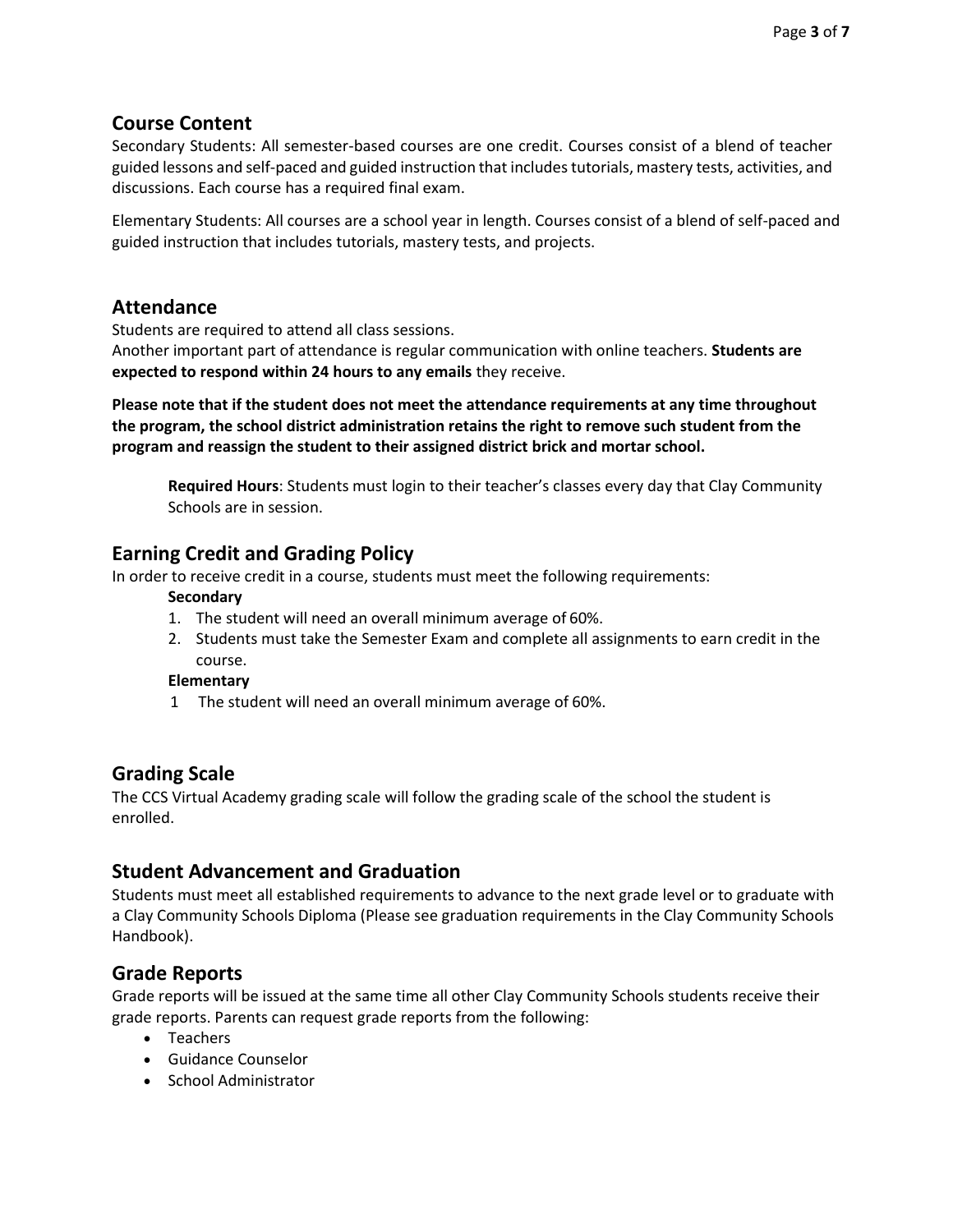### **Parents**

Parents are prohibited from interfering, disrupting, and/or participating in classroom instructional lessons or discussions. Violating this policy may result in the removal of the parent's child from the Academy and reassignment of the student to their district brick and mortar school.

# **Right to Privacy Policy**

Clay Community Schools respects a student's right to privacy by following the guidelines set forth in the Family Educational Rights and Privacy Act **(FERPA)**. This law protects the privacy of a student's education records. Clay Community Schools must have written permission from the student/legal guardian in order to release information from that student's education record.

# **Recording Class Sessions and/or Discussions**

The recording of class sessions and or discussions by anyone other than the teacher and/or Clay Community Schools is strictly prohibited. Violating this policy may result in legal action and the removal of the student from the Academy and reassignment of the student to their district brick and mortar school.

# **Clay Community Schools Chromebook Policy**

Chromebooks will be part of students' required school supplies. A 1:1 technology rental fee does apply to students in the Virtual Academy. Chromebooks will be issued to students, but remain property of Clay Community Schools. The students are responsible for care and good judgment when using the Chromebook. All students are required to adhere to the CCS Technology Acceptable Use Policies that are specific to the Chromebooks. Please refer to the 1 to 1 CHROMEBOOK ACCEPTABLE USE AND GUIDELINES found in the Clay Community Schools Elementary and Secondary Handbooks.

# **Clay Community Schools Virtual Academy Student Code of Conduct**

**Directions**: All students must read and sign this Code of Conduct policy (hereinafter referred to as the "Policy") in advance of participation in the Clay Community Schools Virtual Academy. Clay Community Schools Virtual Academy leverages this Policy to maintain the academic integrity of the Clay Community Schools Virtual Academy, its curriculum, students, and staff, and to address the consequences of noncompliance. By signing this Policy, you agree to adhere to the Policy and the other standards and requirements of the Clay Community Schools Virtual Academy.

Clay Community Schools Virtual Academy students are expected to adhere to the Clay Community Schools Student Handbook expectations, in addition to the Clay Community Schools Virtual Academy Code of Conduct.

Clay Community Schools adheres to set policies to maintain the academic integrity of its curriculum, students, and staff. The policies address the consequences for noncompliance, as noted below. All students must read and sign the Student Code of Conduct in order to proceed with the enrollment process.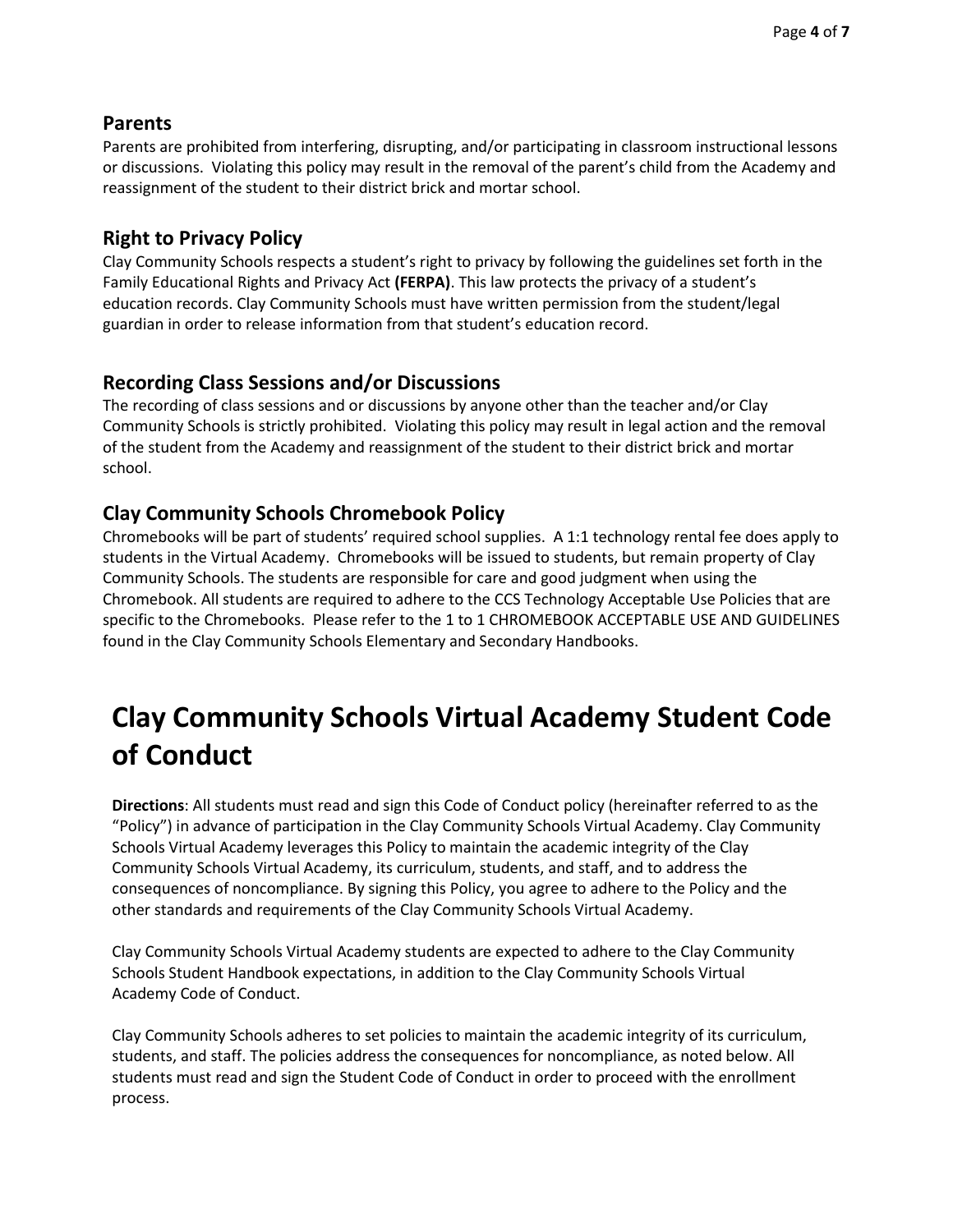Note: All matters of misconduct will also be handled through Clay Community Schools Administration and the Clay Community Schools Student Code of Conduct. In addition to Clay Community School's policies, the following policies are specific to the **Clay Community Schools Virtual:**

### **Academic Misconduct**

Academic Misconduct, in any form, will not be tolerated. Academic misconduct includes, but is not limited to, cheating, plagiarism, copying another student's work or allowing another student to copy work. If academic misconduct is found, the following consequences will result:

- First offense: zero on the assignment, a written warning, and a note added to the records of the students involved

- Second offense: zero on the assignment and a referral to the administration for possible removal from the Academy.

# **Defiance of Authority/Insubordination**

Disobedience or noncompliance toward any staff member of the Clay Community Schools is considered insubordination. This includes refusal to maintain communication with Academy staff. An act of insubordination may occur in any situation or communication, including, but not limited to, an email, a phone conversation, or in person.

If defiance of authority or insubordination is found, the following consequences will result:

- First offense: referral to a guidance counselor or administrator

- Second offense: referral to administration for possible removal from the Academy

## **Computer Misuse**

Any student who attempts to access the secure information in an improper manner, uses another student's or staff member's log-in information to gain access to information, intentionally attempts to obtain access to areas or information not open to normal access, or engages in any act similar to the above, has committed a computer misuse. If computer misuse is found, the following consequences will result:

- First offense: Depending on the nature of the offense, the consequences can include a written warning, referral to a guidance counselor or administrator, suspended access to Clay Community Schools Virtual Academy courseware, or administrative referral for possible withdrawal.

- Second offense: Referral to the administration for possible removal from the Academy

**Deviation from the above consequences:** Notwithstanding anything in this Policy to the contrary, Clay Community Schools Virtual Academy reserves the right to modify the consequences or actions taken against a student violating this Policy in the Clay Community Schools Virtual Academy sole discretion for reasons including, but not limited to, the severity of or damages caused by the violation or to ensure compliance with applicable law.

## **Anti-Bullying Policy**

Cyber bullying, or bullying in any form, is not acceptable behavior for any student enrolled in classes at the Clay Community Schools Virtual Academy. Any student found to be involved in these activities will immediately be removed from the Academy.

# **Clay Community Schools Virtual Academy uses this definition of cyber bullying:**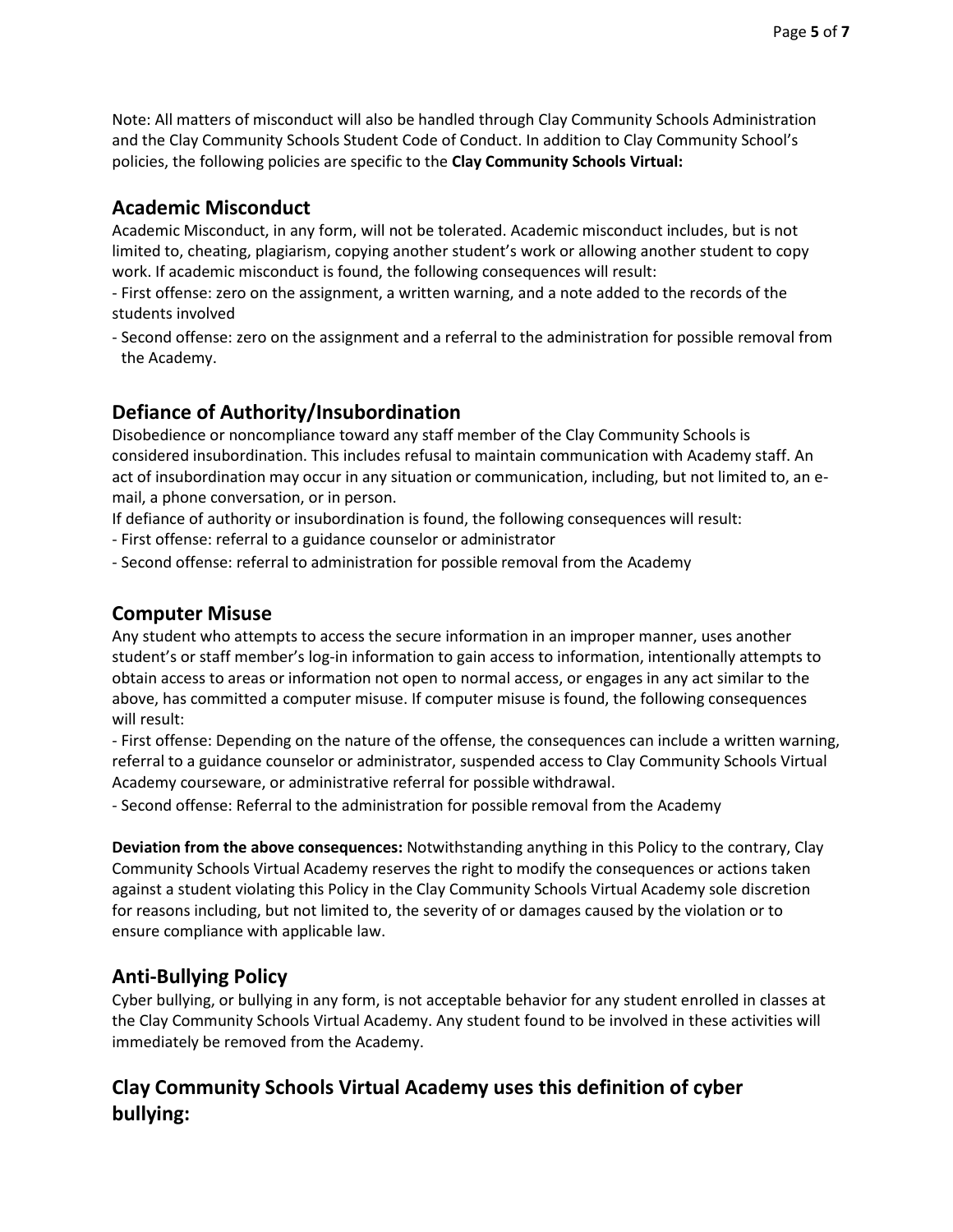Cyber bullying is the use of the Internet and related technologies (cell phones, smart phones, etc.) to harass, hurt, embarrass, or humiliate other people. Using these technologies to act or speak in a deliberate, repeated, and hostile manner with the intent to harm others is also cyber bullying or cyber stalking.

### **Internet Acceptable Use Policy**

The Internet is a compilation of many networks that supports the open exchange of information for research and educational purposes. The Internet can be accessible to anyone, anywhere, anytime. Students must understand that by using the network, their actions can be monitored at any time by a teacher or administrator.

### **Internet–Terms and Conditions of Use**

- Users will not be abusive in Clay Community Schools Virtual Academy messages to others. They will not use offensive, obscene, or harassing language when using any Clay Community Schools Virtual Academy or its affiliates' systems or software.

- Users will not reveal personal addresses or phone numbers of other users.

- Users will not post information if it violates the policy of others, jeopardizes the health and safety of students, plagiarizes the work of others, is a commercial advertisement, or is not approved by the teacher or school administrator. Users will accept responsibility for all materials they link to or upload.

- Users shall promptly report any inappropriate material they receive.

- Users will not attempt to log in to the network using any other user's name and password.

- Users accept and acknowledge that additional documents and paperwork may be required, including but not limited to documents requiring agreement and signature upon the request of Clay Community Schools Virtual Academy administration.

- Any and all student-produced Web pages will be subject to the approval of the teacher or school administrator.

- Vandalism will result in the cancellation of privileges. Vandalism is defined as any malicious attempt to harm or destroy the data of another user, agency, or Clay Community Schools Virtual Academy. This includes, but is not limited to, the uploading or creation of computerviruses.

- In the event of a virtual field trip, all users will conduct themselves in accordance with the Policy or agreement applicable to the field trip.

## **Academic Integrity Student Agreement**

- 1. I will do my own work.
- 2. I will not copy another person's work, in whole or in part, and turn it in as my own.
- 3. I will not consult unauthorized material or information during tests unless my teacher gives me permission.
- 4. I will not plagiarize.
- 5. I will not copy text, graphics, mathematics solutions, artistic layouts or presentations, or any ideas in any form from another source without proper citation.
- 6. I will not communicate exam information or answers during or following an exam.
- 7. I will not provide unwarranted access to materials or information so that credit may be wrongly claimed by others.
- 8. I will not turn in an original paper or project more than once for different classes orassignments.
- 9. I will not, in lab situations, falsify or fabricate data or observations, including computeroutput.

A signed agreement is provided below that all students must sign before beginning any course provided